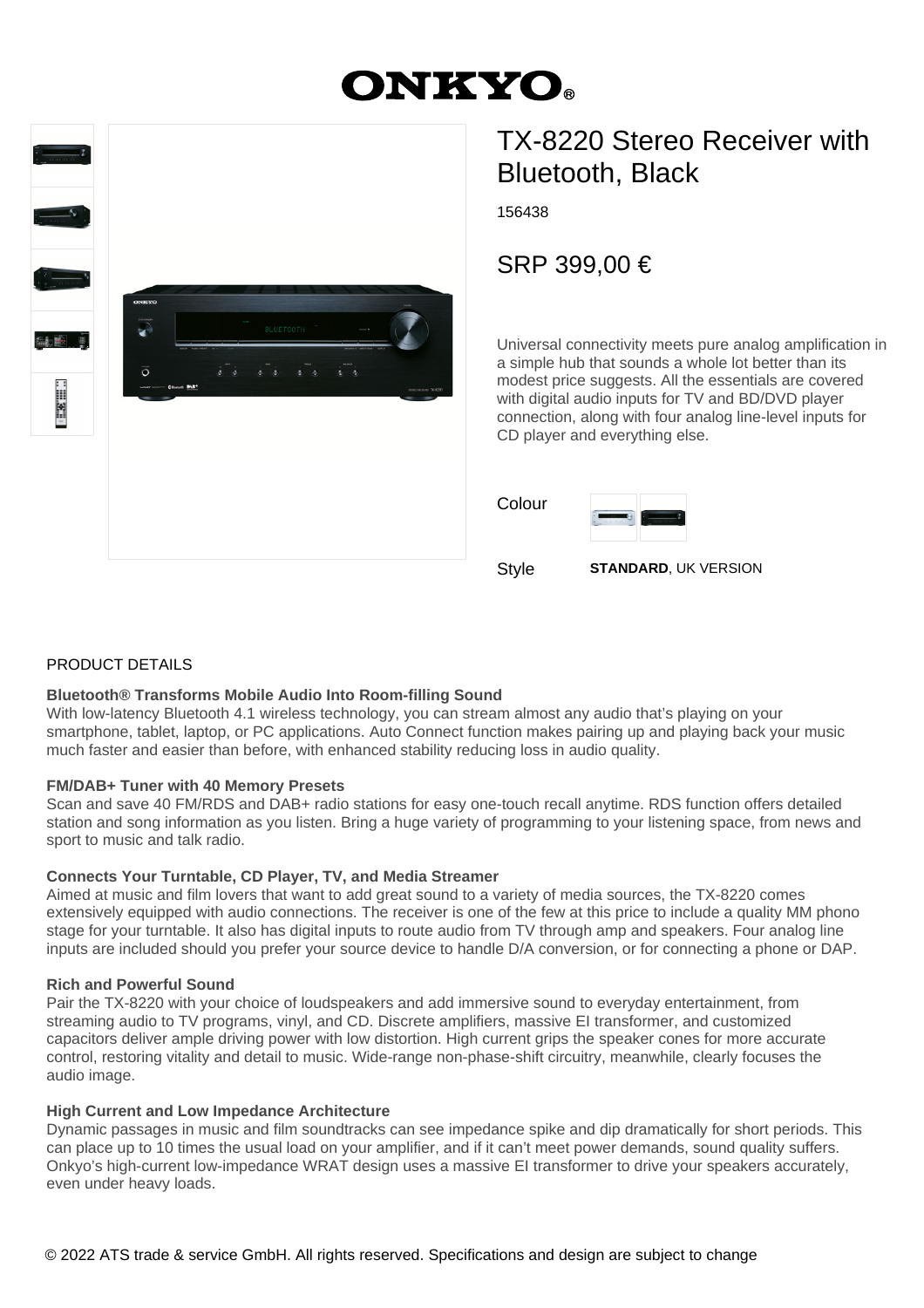#### **A/B Speaker Posts for Multi-room Audio**

TX-8220 features two sets of speaker posts enabling connection of two pairs of speakers. The receiver is designed to drive either a single pair of speakers rated at 4–16 , or two pairs of 8–16 speakers, allowing you to enjoy the same audio source in two rooms at once, or to easily switch between two sets of speakers.

#### **Bass, Treble, and Balance Controls**

Bass, treble, and balance buttons are useful for adjusting the tone characteristics of your music for satisfying response with any speaker type. Carefully designed tone circuits—which some receivers don't include—let you personalize sound to taste with no perceived loss in audio quality.

For more specifications, see the datasheet in the downloads tab.

#### **Highlights**

- 100 W/Ch Hi-Current Amplification System
- Bluetooth® Audio Streaming Technology for almost any device
- DAB+ and FM/RDS Radio Tuners with 40 station presets
- MM Phono, Analog, and Digital Audio Inputs
- Hi-Current Discrete Amplification System

#### **Supplied Accessories**

- Indoor FM/DAB+ antenna
- Instruction manual
- Remote controller
- AAA (R03) batteries x 2

#### **Specs**

| <b>Product Attributes</b>           |                         |
|-------------------------------------|-------------------------|
| EAN:                                | 4573211153163           |
| Manufacturer number:                | TX-8220(B)MMP           |
| Product weight:                     | 7.27 kilograms          |
| <b>Radio Reception</b>              |                         |
| Reception type                      | <b>FM</b><br>DAB+<br>AM |
| Presets:                            | 40                      |
| Radio frequency (FM)                | 87.5-108                |
| <b>Audio Inputs</b>                 |                         |
| Phono (MM):                         | 1                       |
| Input level & impedance phono (MM): | 10 mV/50 k              |
| RCA:                                | 4                       |
| Input level & impedance RCA:        | 450 mV/40 k             |
| Wireless:                           | <b>Bluetooth</b>        |